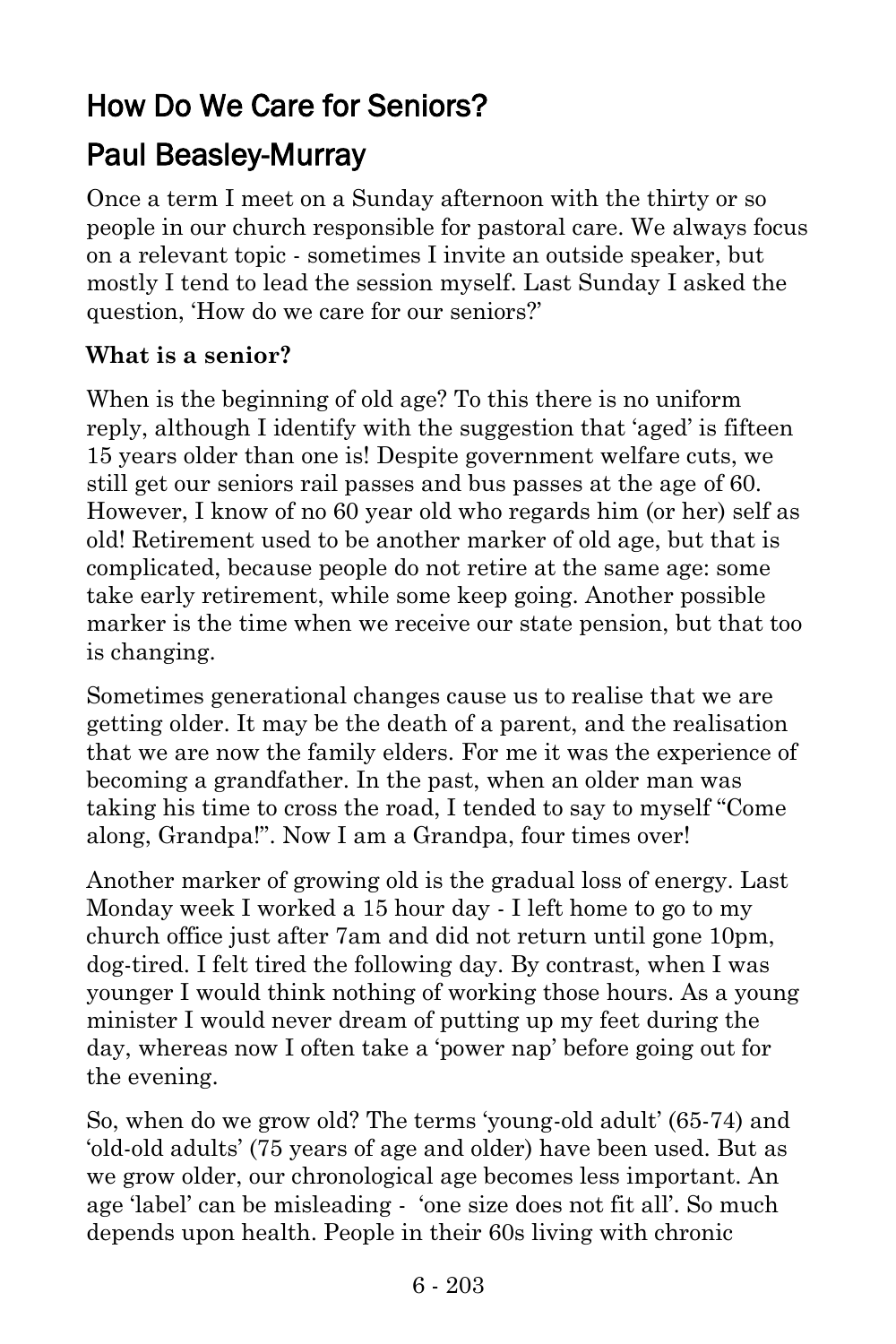illnesses and disabilities may well feel - and act - in a more elderly fashion than people in their 70s and 80 blessed with good health. The older we get, the more health becomes an issue.

But - and this is an important qualification - when it comes to ageing, people's attitude is also key. Some people are happy to watch 'soaps' on the television day in and day out, while others are determined to keep their minds sharp. Some are happy to be entertained and to have things done for them, others want to be active and often spend much of their time caring for other seniors!

Yes, attitude is key. The American pastor Chuck Swindoll hit the nail on the head when he wrote: "The longer I live, the more I realize the impact of attitude on life. It is more important than the past, than education, than money, than circumstances, than failures, than successes, than what other people think or say or do. It is more important than appearance, giftedness or skill. It will make or break a company... a church... a home. The remarkable thing is we have a choice every day regarding the attitude we will embrace for that day. We cannot change our past... We cannot change the inevitable. The only thing we can do is play on the one string we have, and that is our attitude. I am convinced that life is 10% what happens to me and 90% how I react to it. And so it is with you... we are in charge of our Attitudes"<sup>102</sup>

### **From Ageing to Sage-ing**

l

There is more to ageing than simply growing older. One of the key tasks of people engaged in caring for seniors is to encourage our older people to grow in wisdom. Wisdom is not an automatic gift it is something which is developed through reflection. In this respect Zalman Schachter, a Jewish commentator, wrote: "One is only old by the calendar, but one becomes an elder when one knows how to use those years, and that means life review, life repair, relationship repair, and a way of thinking about, how do I want to harvest what I learned in life. And there are good memories and there are some other memories that are not so

<sup>102</sup> Chuck Swindoll, *Strengthening Your Grip* (Word 1982) 204.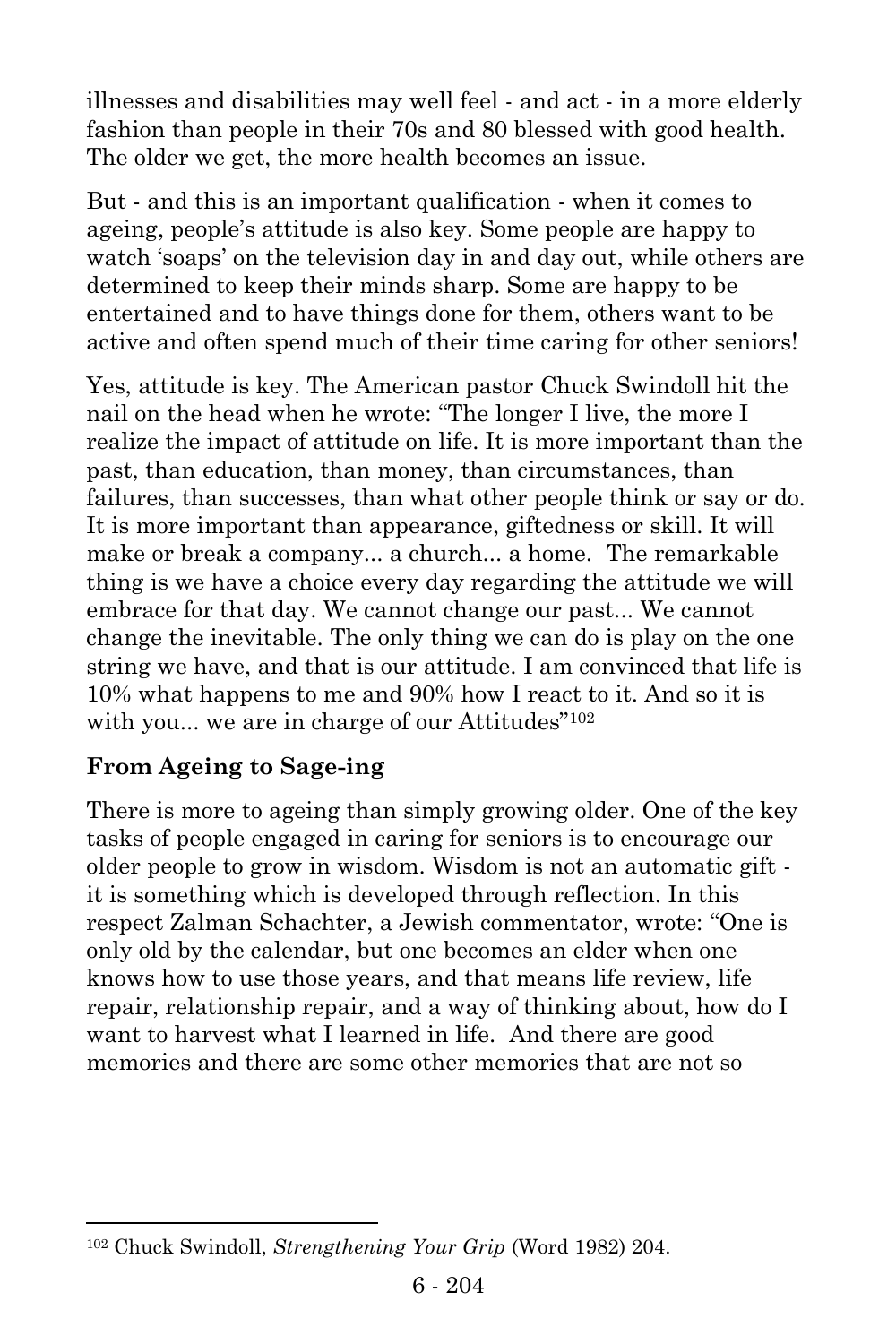happy, but they contain in themselves some good too, if one looks into them". 103

Sage-ing involves looking back on our past and making sense of our lives. Hopefully, such looking back will create a sense of pride as one perhaps becomes aware of one's achievements, not just in the world of work or of the wider community, but also in terms of the family. But almost certainly, looking back will also involve coming to terms with disappointment - for the fact is that for most of us there will be unfulfilled dreams. For some, looking back will involve a sad realisation of broken relationships, and the need to forgive, both others and maybe oneself too.

Sage-ing involves a good deal of self-awareness. In my experience, however, few are truly self-aware. We need others to help us see ourselves as we truly are - to see our lives as they truly have been. But where do we find that help, apart from paying for the services of a professional therapist? Ideally this should be one of the tasks of pastoral care. There is more to the pastoral care of seniors than just 'visiting'. Pastoral care is enabling people to continue to grow and develop, whatever their age.

I suggest that the task of the church through its activities is to help our seniors shift from ageing to sage-ing. A church that simply puts on lunches for older people or even devotional services for older people is failing in its task of helping older people grow in their understanding of God and self, and as also in their understanding of the relationship between God and self.

Some while ago I found myself challenged by these words of Arthur Creber: "It really cannot be satisfactory for us to present a gospel which encourages older people to withdraw from life and to prepare for death (although this may be wholly appropriate for a person suffering from a terminal illness). Neither is it satisfactory to reduce our ministry to the patronizing provision of free handouts or cheap trips to the pantomime at Christmas. If the gospel has to do with new Life, we should be encouraging older people to explore their potential for creative activity, for maintaining and improving their health, and for establishing or

l

<sup>103</sup> Zalman Schachter Shalomi - quoted by Rachel Kohn, 'The Ageing Spirit' in *Ageing & Spirituality across Faiths & Cultures* (Jessica Kingsley, London 2010), edited by Elizabeth MacKinlay, 64.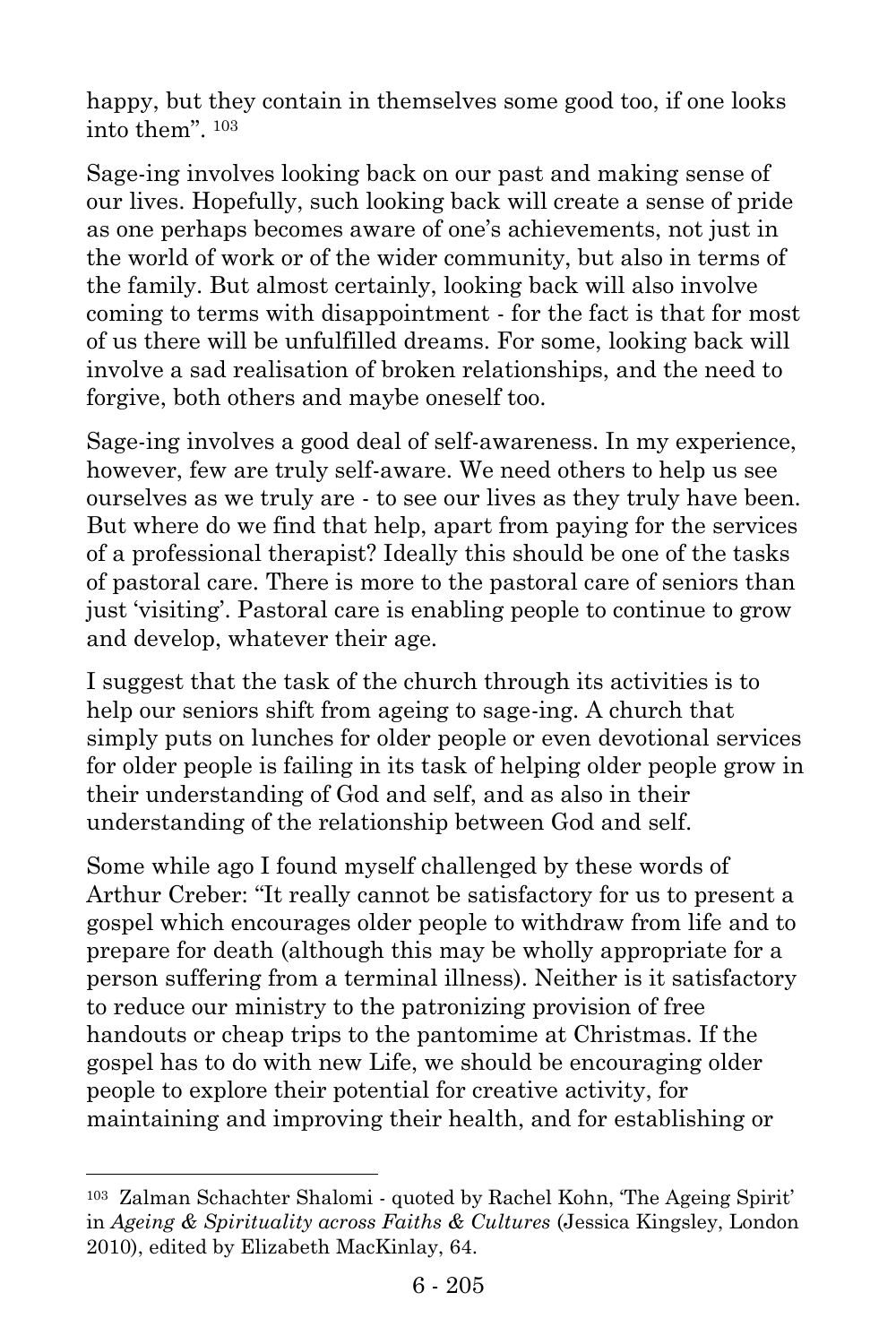re-establishing loving relationships with other people and with God. We should be providing opportunities for the development of understanding, growth and experimentation."<sup>104</sup>

If I am honest, my church has yet to rise to the challenge. One of the difficulties of enabling this transition from ageing to sage-ing is finding the right context in which to do this work. Whereas lunches and devotional meetings can be large-scale activities, the sharing of past memories and present feelings involves a major degree of honesty and of vulnerability which demands an atmosphere of trust and non-judgmentalism. Possibly such a deep sharing of self could take place in a small group of friends, but maybe the safest context is within the one-to-one pastoral conversation.

### **Relating the Gospel to older seniors**

Caring for seniors in a church context must always be Gospelcentred. Important as it is to help seniors make sense of their lives, it is even more important to help our older seniors realise the value that their lives have in the sight of God. In a world where all the emphasis appears to be on the young, the old often feel they have little value - and all the more so, as they can do less and less. Old age can be a demeaning process, particularly if it involves having to have somebody wash us and perhaps even toilet us. Dementia itself can be a happy release, but not the gradual loss of one's ability to think and to remember. Increasingly a burden on society, if not the family, older people often feel that their lives no longer have any value. In this context pastoral carers need to remind those whom they visit as indeed themselves that, however much the years may have taken their toll, even the most senile still have value to God, for not only have we been made in the image of God, we continue to bear that image to the end of our days. The good news is that we all have inestimable worth to God, however diminished we may feel.

Linked with a loss of self-worth is often a sense of uselessness. Whereas in early retirement people can be incredibly active, not least in the service of God and his church, there comes a point when energy is gone and physical limitations appear. Old age for

l

<sup>104</sup> Arthur Creber*, New approaches to ministry with Older People* (Grove, Cambridge 1990) 23.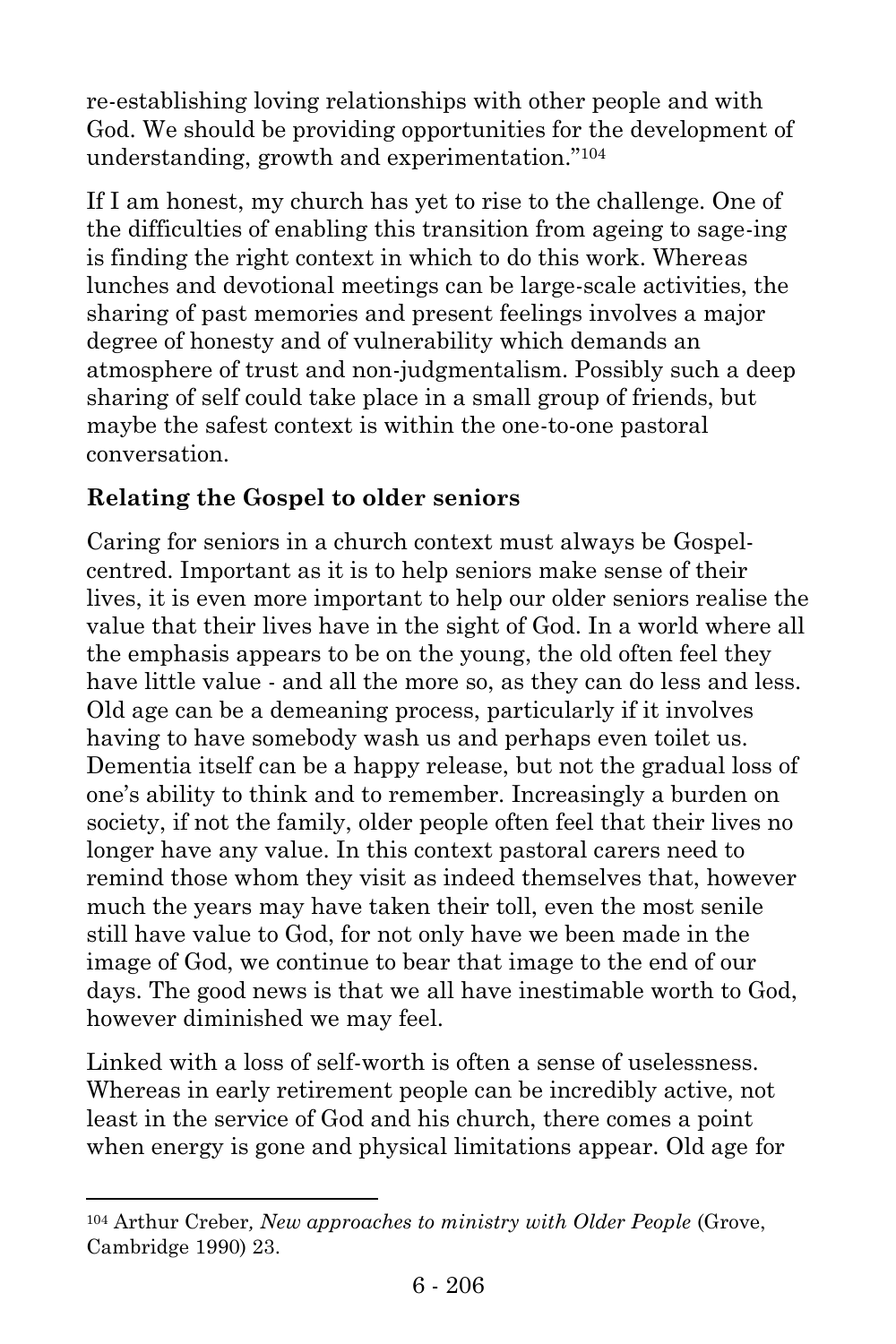those who are becoming frail can sometimes appears to be nothing more than a waiting-room for death. The reality, however, is that we can still be useful for God. Older people have time to pray perhaps one of the tasks of a pastoral carer is to share names of people who need prayer. Older people too can continue to witness to those who look after them, as well as to family members. As Vernon Grounds wrote: "Without becoming a loquacious bore, an older person can testify of God's faithfulness through the years of life. That is the message of Psalm 71. The older generation can pass on to the next generation.... Perhaps a grandparent's congregation is one small grandchild, but how important it is that the upcoming generations hear about the spiritual experience of the older generations. The good news is that older people, if they look, can find opportunities for ongoing usefulness".<sup>105</sup>

Older people can become increasingly lonely. True, retirement years are often an opportunity to make new friends, both in the church and outside. Moving into a retirement home or into sheltered accommodation can increase those opportunities. However, there comes a stage as we grow older that our circle of friends diminishes, and all the more so if ill-health causes us to become housebound. The good news, however, is that God never leaves or forsakes his people. As we read the Scriptures and pray for the elderly in our care, we can assure them afresh that there is nothing in this life or the next which can ever separate us from God and his love.

As we grow older, we become more conscious of our mortality. Friends are dying and we realise that our own death may soon be imminent. Instead of denying the reality of death, our task as pastoral carers is to enable people to face up to their mortality. There comes a point when we need to speak words of hope. The good news is that, for those who die in Christ, death is not the end, but simply the beginning of a new and fuller life.

#### **A 'rant' from my pastoral deacon**

l

*I showed this article to my pastoral deacon, Ursula Franklin. "Paul", she said, "your trouble is that you have yet to experience old* 

<sup>105</sup> Vernon Grounds, 'A Personal Perspective', 23-13 in *Ageing, Death and the Quest for Immortality* (Eerdmans, Grand Rapids 2004) edited by C. Ben Mitchell, Robert D. Orr & Susan A. Salladay.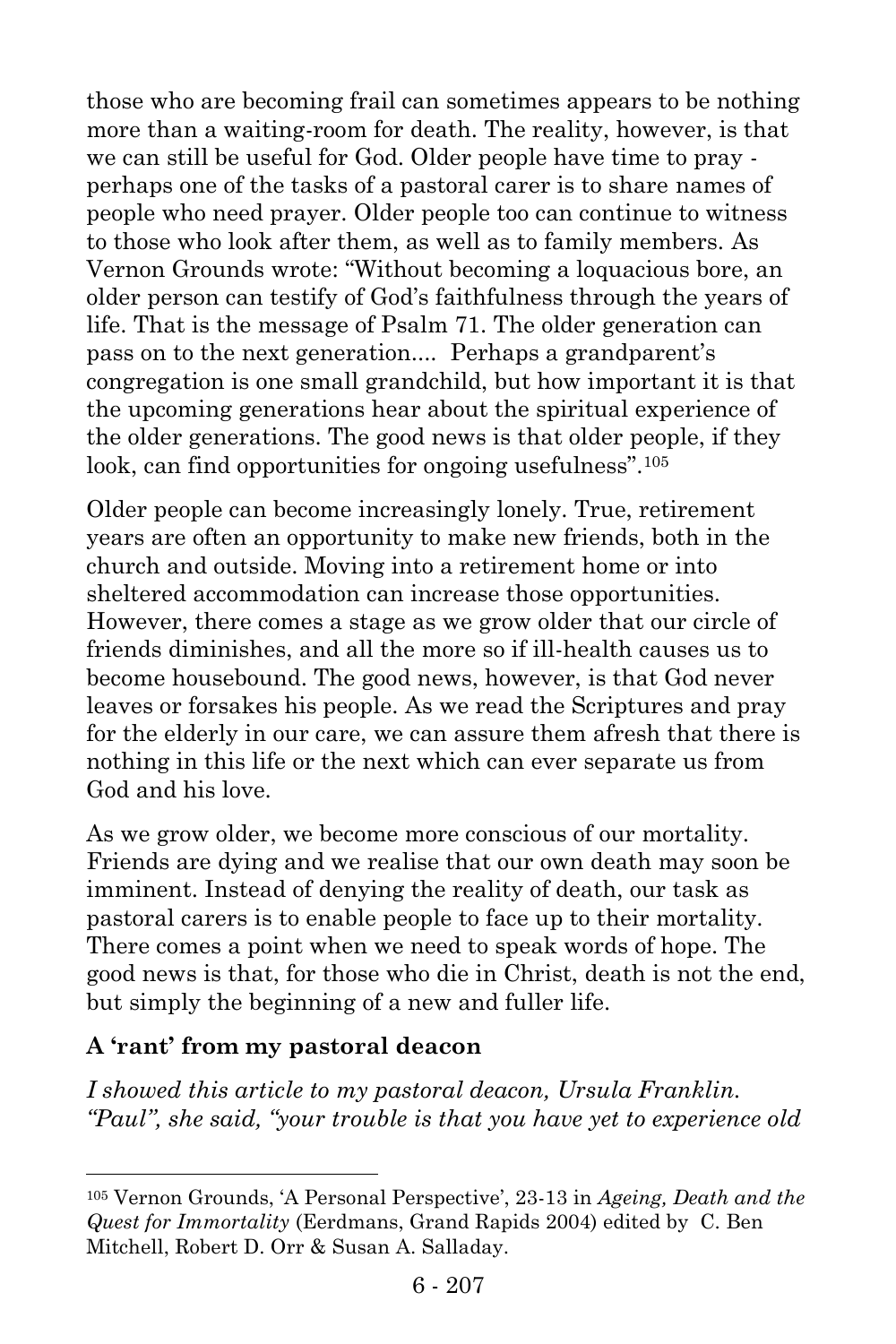*age". Immediately she sat down at her computer and produced the following 'rant' (her word, not mine!). I found it insightful*  $\cdot$  *and reproduce it in the belief that others will find it helpful too.*

At 80+, I observe more and feel differently, my wrinkled skin is sensitive; a kind of adolescent uncertainty and vulnerability together, with an impatient need to understand this world better, struggles to learn the new language that also seems to be the same words dressed up in party clothes.

My values are refined and fewer things are bothering, yet more things are challenging and shaming. My energy is restricted, but there is the same impatience to understand the new discoveries and sometimes even they are the 'old discarded ones' - they are only rubbish after all.

The world of sound and sights becomes more precious and takes on new stimulating colours and force to birth new ideas and hopes. Yet my ability to discern and put into practice is still arthritic, fixed and immoveable. The poor and destitute are ever wearing away my complacency, so why is my mind so restricted that solutions do not flow?

Fewer things are 'important'; the abstract values have become gems half hidden by the grimy society. My incompetence remains the same - never enough initiative, energy or vision that can be made useful.

Teeming brains are striving to discover new cures for our disease ridden world. It is a technical search with no security of healing, no balm of love. What is crying out, pleading for recognition, is still not heard.

Communication is still poor; expressing what is exciting and intrinsically good is still snuffed out at birth. Language has changed; it does not mean what it did previously for the shape and tenor of our world is foreign, yet so familiar. Our sickness is the same: NO love, only efficient formulae.

Our faith is often degenerate, taking familiar paths but not zinging with energy. Christ's challenge to love our neighbour as ourselves has little meaning for we do not love ourselves - we are objects to be used, tossed and left tangled in dissolution. How can Christ's words become the words of life again and not the ritual